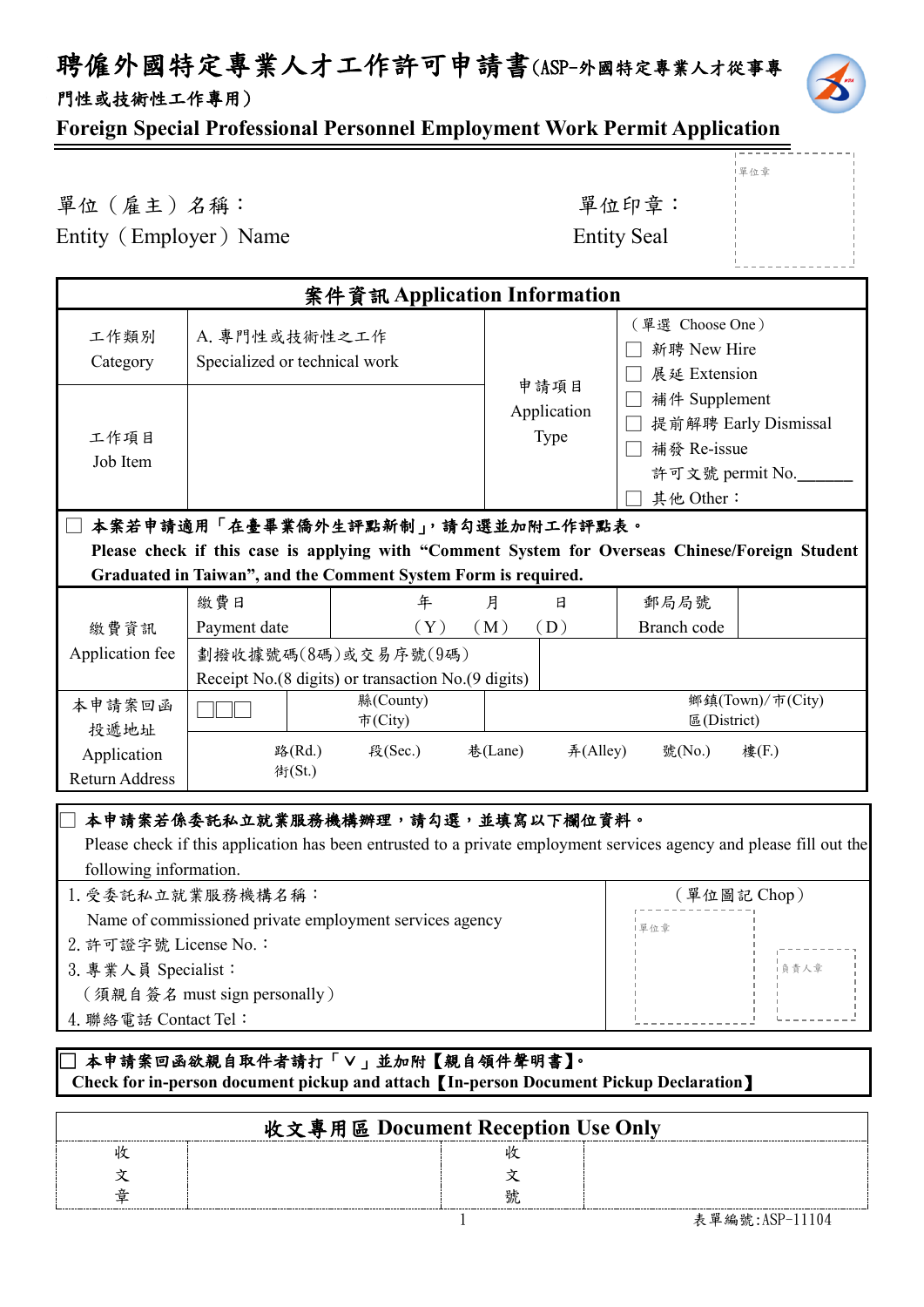# 聘僱外國特定專業人才工作許可申請書(ASP-外國特定專業人才從事專





**Foreign Special Professional Personnel Employment Work Permit Application**

|                               | 雇主資訊 Employer Information                                                                                             |     |                                    |
|-------------------------------|-----------------------------------------------------------------------------------------------------------------------|-----|------------------------------------|
| 單位名稱                          |                                                                                                                       |     |                                    |
| <b>Entity Name</b>            |                                                                                                                       |     |                                    |
| 單位統一編號                        |                                                                                                                       |     |                                    |
| Entity Tax ID No.             |                                                                                                                       |     |                                    |
| 負責人                           |                                                                                                                       |     | 單位章及負責人章 Seals of Entity and Owner |
| Owner                         |                                                                                                                       | 單位章 |                                    |
| 行業類別代碼                        |                                                                                                                       |     |                                    |
| <b>Industry Category Code</b> |                                                                                                                       |     | 負責人章                               |
| 勞保證號                          |                                                                                                                       |     |                                    |
| Labor Insurance               |                                                                                                                       |     |                                    |
| Certificate Number            |                                                                                                                       |     |                                    |
|                               | 姓名                                                                                                                    | 電話  | 傳真                                 |
|                               | Name                                                                                                                  | Tel | Fax                                |
| 連絡人                           | 姓名                                                                                                                    | 電話  | 傳真                                 |
| Contact                       | Name                                                                                                                  | Tel | Fax                                |
|                               | Email:                                                                                                                |     |                                    |
|                               | 本案聘僱之具體理由並說明聘僱外國人之正面效益(展延案免填):                                                                                        |     |                                    |
|                               | Specific reasons for this hiring case and explanation of the positive benefits of hiring foreigner (not necessary for |     |                                    |
| hiring extension):            |                                                                                                                       |     |                                    |
|                               |                                                                                                                       |     |                                    |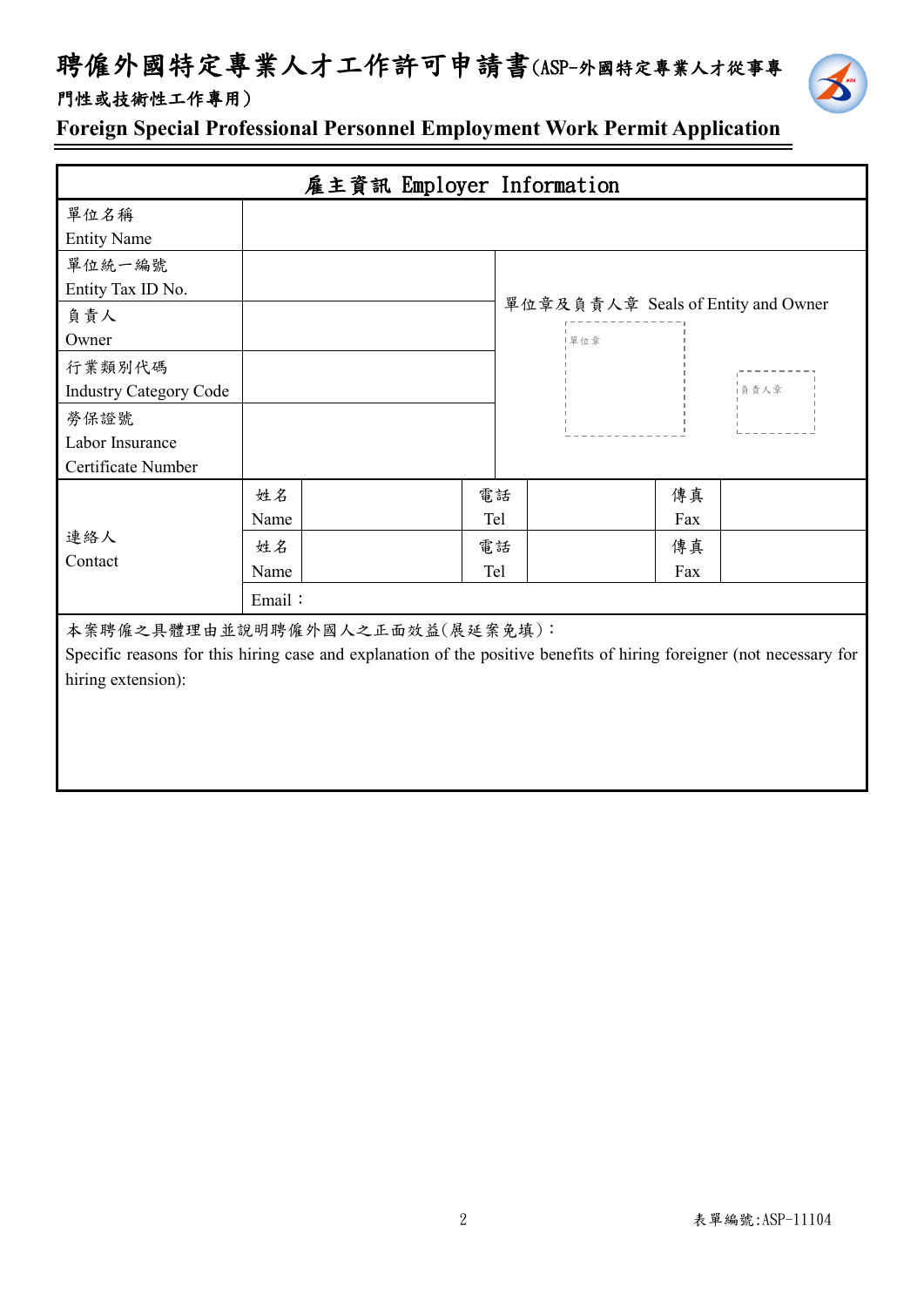# 受聘僱外國人名冊(ASP-外國特定專業人才從事專門性或技術性工作專用) **Employed Foreign Worker Name List**



單位(雇主)名稱: 第四章: 李位印章: 第一 Entity (Employer) Name Entity Seal

單位章

|                             |                                                                                               |                     |                            | $1 - 1 - 1 - 1 - 1 - 1 - 1$                                                             |
|-----------------------------|-----------------------------------------------------------------------------------------------|---------------------|----------------------------|-----------------------------------------------------------------------------------------|
| No.1                        |                                                                                               |                     |                            |                                                                                         |
|                             |                                                                                               | Surname             | 性別                         | 國籍(或地區)                                                                                 |
| 英文姓名<br><b>English Name</b> |                                                                                               | Given name          | Gender                     | Nationality (or region)                                                                 |
|                             |                                                                                               |                     | 出生日期                       | 西元 (A.D.)                                                                               |
|                             |                                                                                               |                     | Birthday                   | 月 (M)<br>$\text{4}$ $(Y)$<br>$\boxplus$ (D)                                             |
|                             | 中文姓名                                                                                          |                     | 最高學歷                       | □ 博士 Ph.D □ 碩士 MA                                                                       |
| <b>Chinese Name</b>         |                                                                                               |                     | Highest Level of           | □ 學士 BA<br>專科 Vocational<br>$\Box$                                                      |
| 護照號碼<br>Passport No.        |                                                                                               |                     | Education                  | 高中(含)以下 High School or less<br>$\Box$                                                   |
|                             |                                                                                               |                     |                            |                                                                                         |
|                             | 行動電話號碼<br>Mobile number                                                                       |                     | 電子郵件信箱<br>E-mail           |                                                                                         |
|                             |                                                                                               |                     |                            |                                                                                         |
|                             | 申請聘僱期間                                                                                        | <b>起 From</b>       | 迄To                        |                                                                                         |
|                             | <b>Employment Period</b>                                                                      | $\text{4}(Y)$       | $\boxplus$ (D) ~<br>月 (M)  | $\boxplus$ (D)<br>$\text{4}(Y)$ 月 $(M)$                                                 |
|                             | 職稱                                                                                            |                     | 職業類別代碼                     | 新臺幣 NT\$<br>每月薪資                                                                        |
|                             | Job Title                                                                                     |                     | <b>Occupation Category</b> | Monthly                                                                                 |
|                             |                                                                                               |                     | Code                       | Salary                                                                                  |
|                             | 工作內容                                                                                          |                     | 工作地址                       |                                                                                         |
|                             | Job Description                                                                               |                     | <b>Working Address</b>     |                                                                                         |
|                             |                                                                                               |                     |                            | 具備外國特定專業人才資格 Foreign specialist personnel with special expertise                        |
| 科技領域 (符合科技部公告第 __ 點資格)      |                                                                                               |                     |                            |                                                                                         |
|                             |                                                                                               |                     |                            | Meet the requirement of Science & Technology expertise announced by Ministry of Science |
|                             | 經濟領域 (符合經濟部公告第 點資格)                                                                           |                     |                            |                                                                                         |
|                             |                                                                                               |                     |                            | Meet the requirement of Economic expertise announced by Ministry of Economic Affairs    |
|                             |                                                                                               | 教育領域 (符合教育部公告第 點資格) |                            |                                                                                         |
|                             | Meet the requirement of Education expertise announced by Ministry of Education                |                     |                            |                                                                                         |
|                             | 文化、藝術領域 (符合文化部公告第 點第 項資格)                                                                     |                     |                            |                                                                                         |
|                             | Meet the requirement of Culture & Arts expertise announced by Ministry of Culture             |                     |                            |                                                                                         |
| 請單選                         | 體育領域(符合教育部公告第<br>點第<br>項資格)                                                                   |                     |                            |                                                                                         |
| Choose                      | Meet the requirement of Sport expertise announced by Ministry of Education                    |                     |                            |                                                                                         |
|                             | one<br>金融領域 (符合金管會公告第 __ 點資格)                                                                 |                     |                            |                                                                                         |
|                             | Meet the requirement of Financial expertise announced by Financial Supervisory Commission     |                     |                            |                                                                                         |
|                             | 法律領域 (符合法務部公告為我國律師或外國法事務律師及第__點資格)                                                            |                     |                            |                                                                                         |
|                             | Meet the requirement of Law expertise announced by Ministry of Justice                        |                     |                            |                                                                                         |
|                             | 建築設計領域 (符合內政部公告全部資格)                                                                          |                     |                            |                                                                                         |
|                             | Meet all the requirement of Architecture expertise announced by Ministry of the Interior      |                     |                            |                                                                                         |
|                             | 國防領域(符合國防部公告第 點資格)                                                                            |                     |                            |                                                                                         |
|                             | Meet the requirement of National Defense expertise announced by Ministry of National Defense. |                     |                            |                                                                                         |
| 備註 Note                     |                                                                                               |                     |                            |                                                                                         |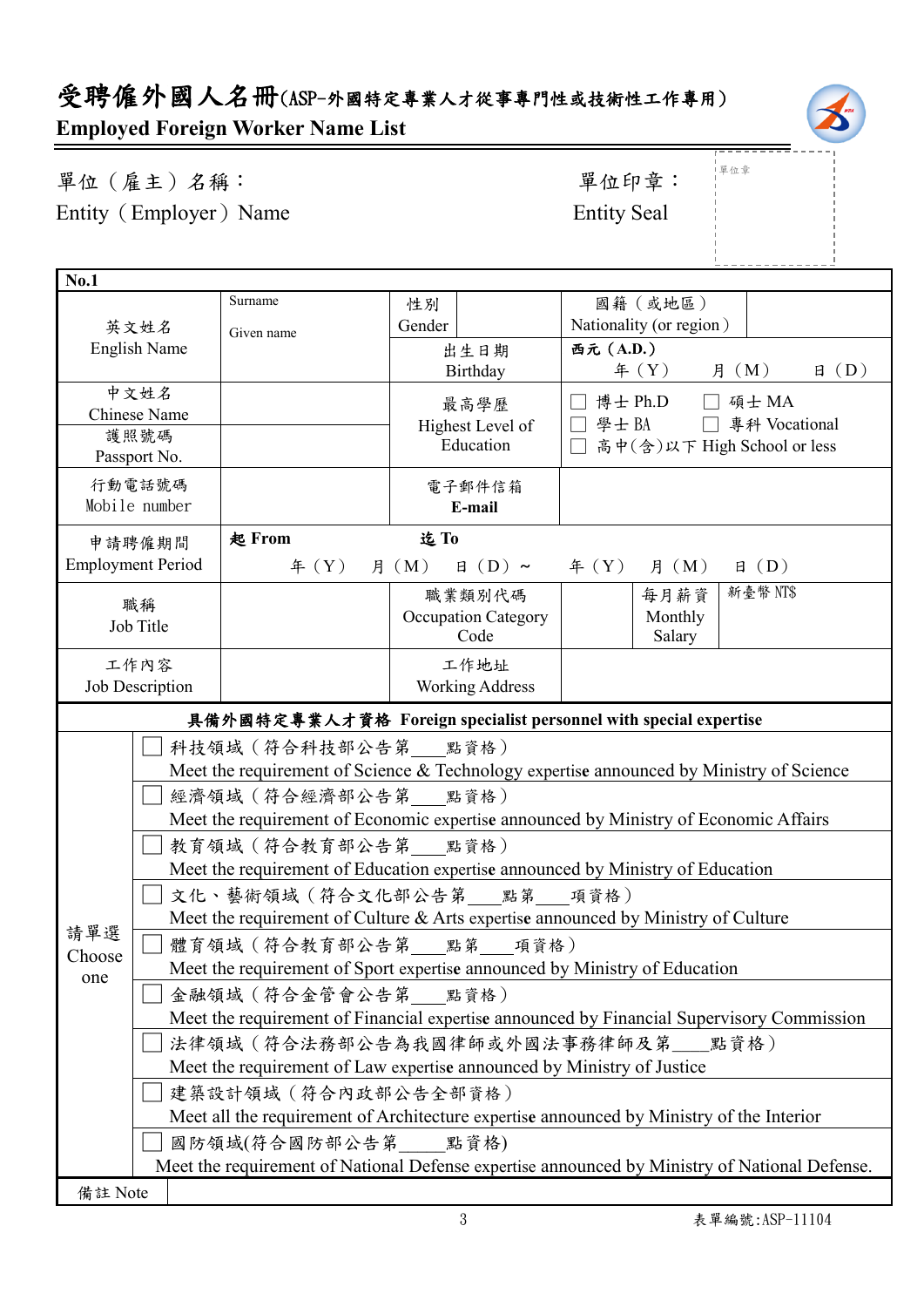# 受聘僱外國人名冊(ASP-外國特定專業人才從事專門性或技術性工作專用)

# **Employed Foreign Worker Name List**

| 單位 (雇主) 名稱:            | 單位印章               |
|------------------------|--------------------|
| Entity (Employer) Name | <b>Entity Seal</b> |

—<br>—

# 單位印章:

|單位章

| No.2                                                             |                                                                                                                    |                             |                                    |                                                                                         |  |
|------------------------------------------------------------------|--------------------------------------------------------------------------------------------------------------------|-----------------------------|------------------------------------|-----------------------------------------------------------------------------------------|--|
|                                                                  |                                                                                                                    | Surname                     | 性別                                 | 國籍(或地區)                                                                                 |  |
| Gender<br>英文姓名<br>Given name                                     |                                                                                                                    | Nationality (or region)     |                                    |                                                                                         |  |
| <b>English Name</b>                                              |                                                                                                                    |                             | 出生日期                               | 西元 (A.D.)                                                                               |  |
|                                                                  |                                                                                                                    |                             | Birthday                           | 月 (M)<br>$\boxplus$ (D)<br>年 $(Y)$                                                      |  |
| 中文姓名<br>最高學歷                                                     |                                                                                                                    | 博士 Ph.D □ 碩士 MA             |                                    |                                                                                         |  |
|                                                                  | <b>Chinese Name</b>                                                                                                |                             | Highest Level of                   | 學士 BA<br>□ 專科 Vocational                                                                |  |
| 護照號碼<br>Education<br>Passport No.                                |                                                                                                                    | 高中(含)以下 High School or less |                                    |                                                                                         |  |
|                                                                  |                                                                                                                    |                             |                                    |                                                                                         |  |
|                                                                  | 行動電話號碼<br>Mobile number                                                                                            |                             | 電子郵件信箱<br>E-mail                   |                                                                                         |  |
|                                                                  |                                                                                                                    |                             |                                    |                                                                                         |  |
|                                                                  | 申請聘僱期間                                                                                                             | 起 From                      | 迄To                                |                                                                                         |  |
|                                                                  | <b>Employment Period</b>                                                                                           | $\text{4}(Y)$               | $\boxplus$ (D) ~<br>月 (M)          | $\text{4}(Y)$ 月 (M)<br>$\boxplus$ (D)                                                   |  |
|                                                                  | 職稱                                                                                                                 |                             | 職業類別代碼                             | 新臺幣 NT\$<br>每月薪資                                                                        |  |
|                                                                  | Job Title                                                                                                          |                             | <b>Occupation Category</b><br>Code | Monthly                                                                                 |  |
|                                                                  |                                                                                                                    |                             |                                    | Salary                                                                                  |  |
|                                                                  | 工作內容                                                                                                               |                             | 工作地址                               |                                                                                         |  |
| <b>Working Address</b><br>Job Description                        |                                                                                                                    |                             |                                    |                                                                                         |  |
| 具備外國特定專業人才資格 Foreign specialist personnel with special expertise |                                                                                                                    |                             |                                    |                                                                                         |  |
|                                                                  |                                                                                                                    | 科技領域 (符合科技部公告第 點資格)         |                                    |                                                                                         |  |
|                                                                  |                                                                                                                    |                             |                                    | Meet the requirement of Science & Technology expertise announced by Ministry of Science |  |
|                                                                  |                                                                                                                    | 經濟領域 (符合經濟部公告第 點資格)         |                                    |                                                                                         |  |
|                                                                  |                                                                                                                    |                             |                                    | Meet the requirement of Economic expertise announced by Ministry of Economic Affairs    |  |
|                                                                  |                                                                                                                    | 教育領域 (符合教育部公告第 點資格)         |                                    |                                                                                         |  |
|                                                                  |                                                                                                                    |                             |                                    | Meet the requirement of Education expertise announced by Ministry of Education          |  |
|                                                                  | 文化、藝術領域(符合文化部公告第___點第___項資格)                                                                                       |                             |                                    |                                                                                         |  |
|                                                                  | Meet the requirement of Culture & Arts expertise announced by Ministry of Culture<br>請單選<br>體育領域 (符合教育部公告第 點第 項資格) |                             |                                    |                                                                                         |  |
| Choose                                                           |                                                                                                                    |                             |                                    |                                                                                         |  |
|                                                                  | Meet the requirement of Sport expertise announced by Ministry of Education                                         |                             |                                    |                                                                                         |  |
|                                                                  | one<br>金融領域 (符合金管會公告第 點資格)                                                                                         |                             |                                    |                                                                                         |  |
|                                                                  | Meet the requirement of Financial expertise announced by Financial Supervisory Commission                          |                             |                                    |                                                                                         |  |
|                                                                  | 法律領域(符合法務部公告為我國律師或外國法事務律師及第__點資格)                                                                                  |                             |                                    |                                                                                         |  |
|                                                                  | Meet the requirement of Law expertise announced by Ministry of Justice                                             |                             |                                    |                                                                                         |  |
|                                                                  | 建築設計領域 (符合內政部公告全部資格)                                                                                               |                             |                                    |                                                                                         |  |
|                                                                  | Meet all the requirement of Architecture expertise announced by Ministry of the Interior                           |                             |                                    |                                                                                         |  |
|                                                                  | 國防領域(符合國防部公告第 點資格)                                                                                                 |                             |                                    |                                                                                         |  |
|                                                                  | Meet the requirement of National Defense expertise announced by Ministry of National Defense.                      |                             |                                    |                                                                                         |  |
| 備註 Note                                                          |                                                                                                                    |                             |                                    |                                                                                         |  |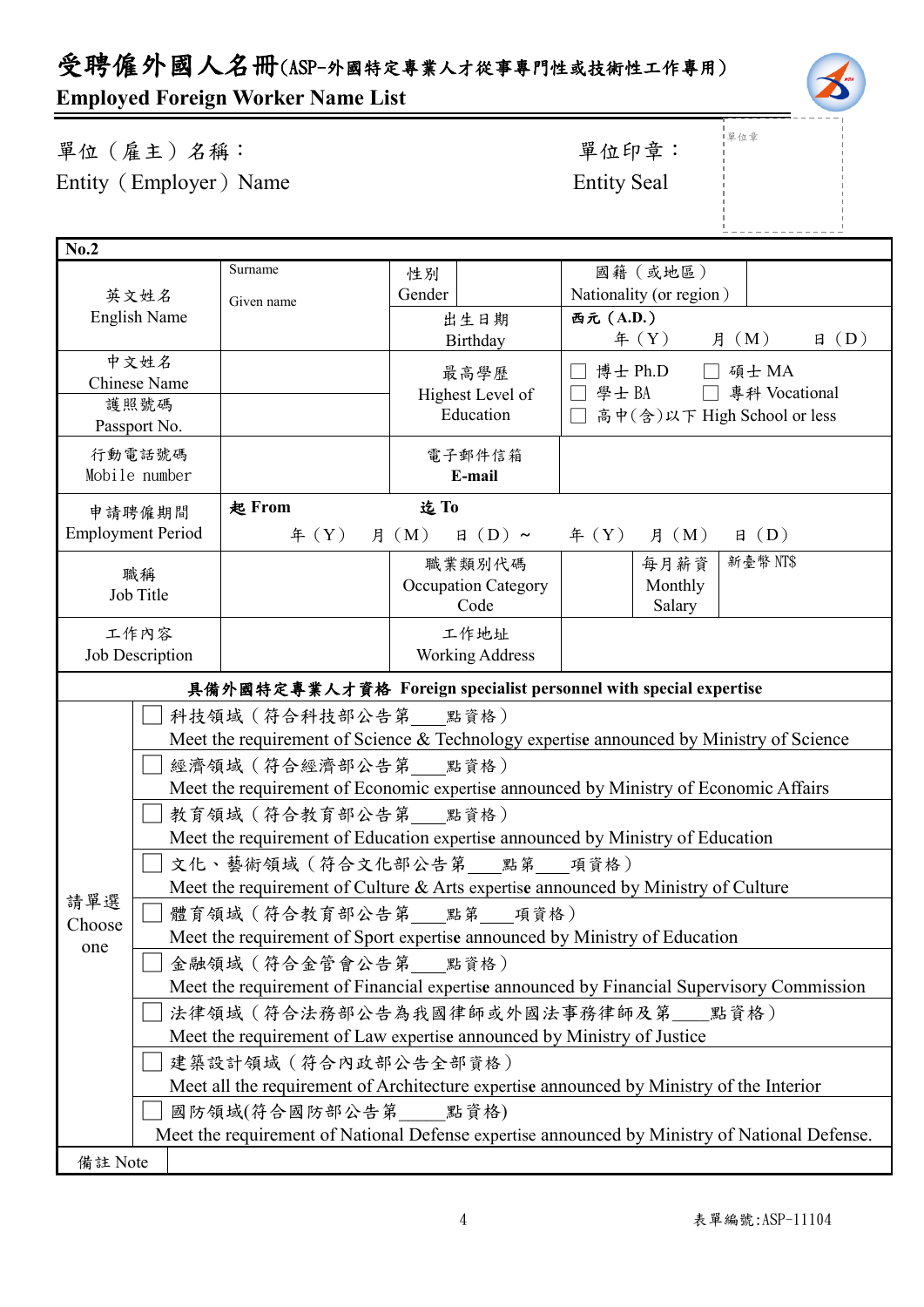### 填表及書面送件須知(ASP-外國特定專業人才從事專門性或技術性工作專用) **Guidance Notes**



|                                       | 申請書 Application Form                                                                                                                                                                                                                                                                                                                                                                                                                                                                                                       |  |  |
|---------------------------------------|----------------------------------------------------------------------------------------------------------------------------------------------------------------------------------------------------------------------------------------------------------------------------------------------------------------------------------------------------------------------------------------------------------------------------------------------------------------------------------------------------------------------------|--|--|
| 欄位 Field                              | 填寫方式及說明 Guidance                                                                                                                                                                                                                                                                                                                                                                                                                                                                                                           |  |  |
| 單位(雇主)名稱                              | 請填寫單位中文全名。                                                                                                                                                                                                                                                                                                                                                                                                                                                                                                                 |  |  |
| <b>Entity Name</b>                    | Please enter full entity name in Chinese.                                                                                                                                                                                                                                                                                                                                                                                                                                                                                  |  |  |
| 申請項目                                  | 若係申請資料異動,請勾選「其他」,並填寫異動事由。                                                                                                                                                                                                                                                                                                                                                                                                                                                                                                  |  |  |
| <b>Application Type</b>               | If you apply for changing information, please tick "other" and include the reason.                                                                                                                                                                                                                                                                                                                                                                                                                                         |  |  |
| 繳費資訊                                  | 郵局收據編號 (8碼)<br>存款金額<br>0002660<br>104/06/11 12:01:22<br>Receipt No.(8 digits)<br>003110 1A6 359779<br>他人不扣手續聽<br>繳費日期 Payment date<br>郵局局號 Branch code<br>電腦記錄                                                                                                                                                                                                                                                                                                                                                             |  |  |
| Application fee                       | 郵局局號 Branch code<br>交易序號 transaction                                                                                                                                                                                                                                                                                                                                                                                                                                                                                       |  |  |
|                                       | E-8103097<br>經辦局章戳<br>七北門郵局(901支)                                                                                                                                                                                                                                                                                                                                                                                                                                                                                          |  |  |
|                                       | 郵政劃撥儲金存款收據<br>$000100 - 6$<br>繳費日期 Payment<br>局號<br>恨號<br>收<br>19058848                                                                                                                                                                                                                                                                                                                                                                                                                                                    |  |  |
|                                       | 款<br>104.07.01<br>勞動部勞動力發展署聘僱許可收費專戶<br>(請以雇主名義自行填寫)                                                                                                                                                                                                                                                                                                                                                                                                                                                                        |  |  |
| 單位統一編號                                | 若以建築師資格提出申請,請填寫建築師之國民身分證號或外僑居留證號。                                                                                                                                                                                                                                                                                                                                                                                                                                                                                          |  |  |
| Entity Tax ID No.                     | In the case where the employer is an architect, enter the ID no. or ARC no. of the architect.                                                                                                                                                                                                                                                                                                                                                                                                                              |  |  |
| 負責人                                   | 請填寫單位負責人(代表人)之姓名。                                                                                                                                                                                                                                                                                                                                                                                                                                                                                                          |  |  |
| Owner                                 | Please enter the name of the owner.                                                                                                                                                                                                                                                                                                                                                                                                                                                                                        |  |  |
| 行業類別代碼                                | 請至「外國人在臺工作服務網」>「申請表件」>「行職業類別代碼」查詢。                                                                                                                                                                                                                                                                                                                                                                                                                                                                                         |  |  |
| Industry                              | Look it up at the website of EZ Work Taiwan > Application Forms > Code of Standard Industrial                                                                                                                                                                                                                                                                                                                                                                                                                              |  |  |
| Category Code                         | & Occupational Classification.                                                                                                                                                                                                                                                                                                                                                                                                                                                                                             |  |  |
|                                       | 受聘僱外國人名冊 Employed Foreign Worker Name List                                                                                                                                                                                                                                                                                                                                                                                                                                                                                 |  |  |
| 欄位 Field                              | 填寫方式及說明 Guidance                                                                                                                                                                                                                                                                                                                                                                                                                                                                                                           |  |  |
| 工作內容                                  | 請具體描述外國人所擔任職務之工作內容,                                                                                                                                                                                                                                                                                                                                                                                                                                                                                                        |  |  |
| Job Description                       | Please describe specifically the tasks or duties of the position.                                                                                                                                                                                                                                                                                                                                                                                                                                                          |  |  |
| 職業類別代碼<br>Occupation<br>Category Code | 請至「外國人在臺工作服務網」>「申請表件」>「行職業類別代碼」查詢。<br>Look it up at the website of EZ Work Taiwan > Application Forms > Code of Standard<br>Industrial & Occupational Classification.                                                                                                                                                                                                                                                                                                                                                      |  |  |
| 每月薪資<br><b>Monthly Salary</b>         | 1. 應與聘僱契約書所載一致,並不得低於本部依「外國人從事就業服務法第四十六條第<br>一項第一款至第六款工作資格及審查標準   第8條規定公告之數額。<br>2. 如係1個月以下之短期工作,請填寫本次聘期薪資給付總額。<br>1. The payment amount should be consistent to the contract, which shall not be less than the<br>amount announced by the Ministry of Labor according to article 8 of Qualifications and<br>Criteria Standards for foreigners undertaking the jobs specified under Article 46.1.1 to 46.1.6<br>of the Employment Service Act.<br>2. Employment less than one month, please enter the total payment amount. |  |  |
| 工作地址<br><b>Working Address</b>        | 請填寫外國人在臺主要之工作地點。若工作地址與雇主單位設立地址不同,應檢附該地<br>址係雇主合法使用之相關證明文件(例如辦公室租賃契約、工廠登記等)。<br>Please enter the main working address in Taiwan. If the address is not the registered address of                                                                                                                                                                                                                                                                                                                                            |  |  |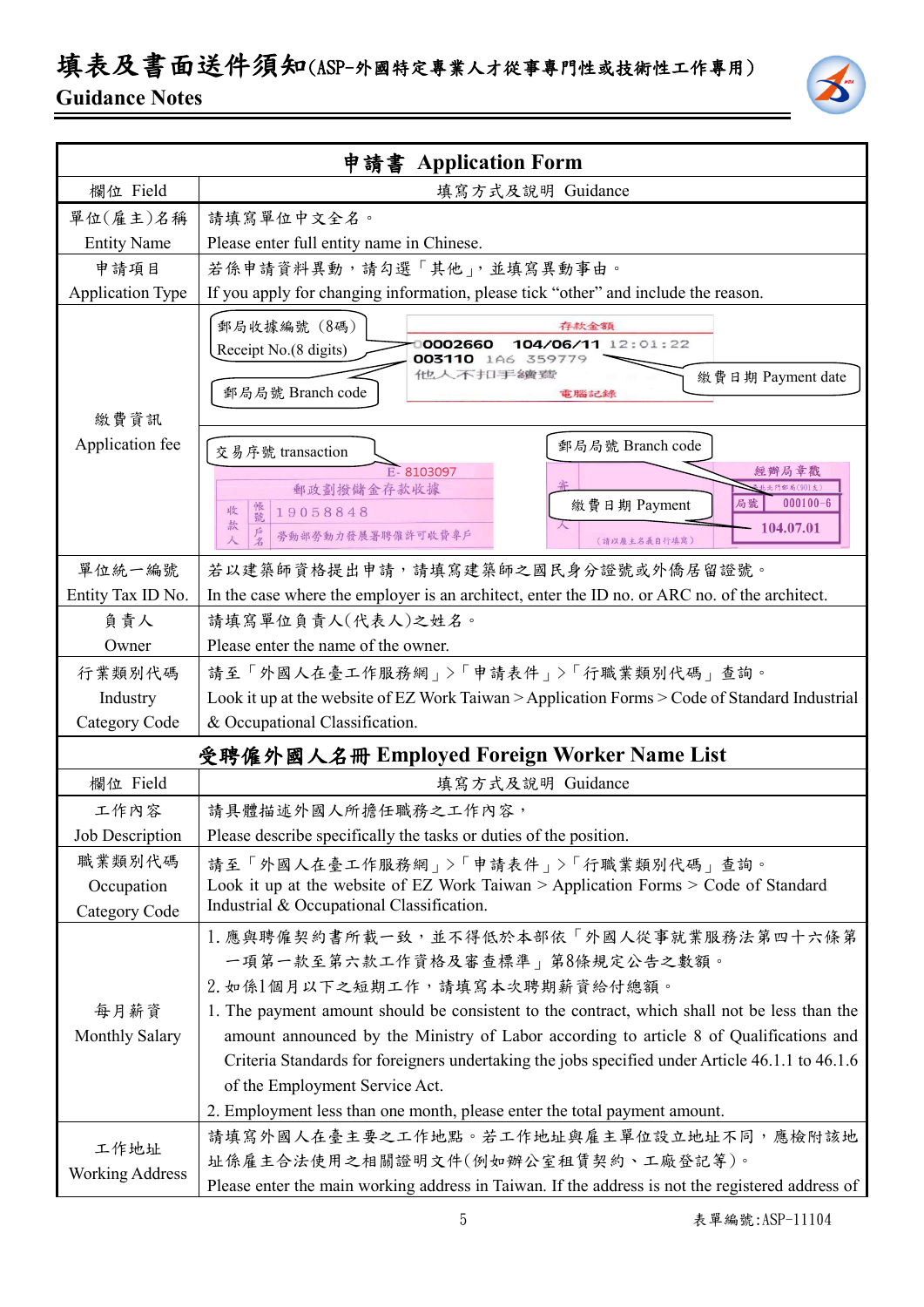|                                     | the entity (employer), supporting documents proving legitimate use are required (such as lease                             |  |  |  |  |
|-------------------------------------|----------------------------------------------------------------------------------------------------------------------------|--|--|--|--|
|                                     | contract of the office, factory registration certificate).<br>請至「外國專業人才延攬及僱用法資訊專頁」查詢各部會公告資格。                               |  |  |  |  |
| 具備外國特定專                             | To check the requirement announced by Ministrys, look it up at the website of "Act for the                                 |  |  |  |  |
| 業人才資格                               |                                                                                                                            |  |  |  |  |
| Foreign specialist                  | Recruitment and Employment of Foreign Professionals"                                                                       |  |  |  |  |
| personnel with<br>special expertise | 網址(website): https://foreigntalentact.ndc.gov.tw                                                                           |  |  |  |  |
|                                     | 其他注意事項 Others                                                                                                              |  |  |  |  |
|                                     |                                                                                                                            |  |  |  |  |
|                                     | 1. 網路傳輸方式申請:使用「外國專業人員工作許可申辦網」線上申辦方式辦理。                                                                                     |  |  |  |  |
|                                     | 2. 書面送件方式申請:<br>(1)由專人送至機關收件櫃台辦理。                                                                                          |  |  |  |  |
|                                     | (2)利用掛號郵寄申請,郵寄地址:100臺北市中正區中華路一段39號10樓,收件人註                                                                                 |  |  |  |  |
|                                     | 明:勞動力發展署(申請聘僱外國專業人員)收。                                                                                                     |  |  |  |  |
|                                     | (3)相關申請書表可至「外國人在臺工作服務網」>「申請表件」下載,或至機關收件                                                                                    |  |  |  |  |
|                                     | 櫃台索取。                                                                                                                      |  |  |  |  |
| 申請方式                                | 3. 可親自辦理或委託私立就業服務機構辦理。                                                                                                     |  |  |  |  |
| Methods of                          | 1. Application via internet: Please use the on-line application function in Work Permit                                    |  |  |  |  |
| application                         | Application Webpage for Foreign Professional, the address: https://ezwp.wda.gov.tw/.                                       |  |  |  |  |
|                                     | 2. Application via written correspondences:                                                                                |  |  |  |  |
|                                     | i. Personally delivered Application to Reception Counter No. 6 for processing.                                             |  |  |  |  |
|                                     | ii Mail application via registered mail.                                                                                   |  |  |  |  |
|                                     | iii. Related application forms can be downloaded from EZ Work Taiwan $\geq$ Application Forms                              |  |  |  |  |
|                                     | or obtained from the agency Reception Counter.                                                                             |  |  |  |  |
|                                     | 3. Application can be completed personally or entrusted to a private employment service agency.                            |  |  |  |  |
|                                     | 1. 網路傳輸方式申請:若資料齊全, 且雇主及外國人均符合所訂定的資格及條件, 自本                                                                                 |  |  |  |  |
|                                     | 部系統收件次日起7個工作日。                                                                                                             |  |  |  |  |
|                                     | 2. 書面送件方式申請:若資料齊全,且雇主及外國人均符合所訂定的資格及條件,自本                                                                                   |  |  |  |  |
|                                     | 部收受案件次日起12個工作日。                                                                                                            |  |  |  |  |
| 申辦作業時間                              | 1. Application submitted online                                                                                            |  |  |  |  |
| Application                         | 7 working days (counting from the next day when the application has been received),                                        |  |  |  |  |
| processing time                     | given that all the documents are complete and both the employer and employee have                                          |  |  |  |  |
|                                     | met the criteria.                                                                                                          |  |  |  |  |
|                                     | 2. Application submitted in person<br>12 working days (counting from the next day when the application has been received), |  |  |  |  |
|                                     | given that all the documents are complete and both the employer and employee have                                          |  |  |  |  |
|                                     | met the criteria                                                                                                           |  |  |  |  |
|                                     | (新聘及展延每案新臺幣500元;補發每案新臺幣100元)                                                                                               |  |  |  |  |
|                                     | 1. 利用郵政劃撥。劃撥戶名: 勞動部勞動力發展署聘僱許可收費專戶, 劃撥帳號:                                                                                   |  |  |  |  |
|                                     | 19058848                                                                                                                   |  |  |  |  |
| 審查費繳交                               | 2. 至機關收件櫃台現場繳交。                                                                                                            |  |  |  |  |
| Examination                         | (New hire and Extension NT \$500 per case; Re-issue NT \$100 per case)                                                     |  |  |  |  |
| fee payment                         | 1. Via postal remittance, Account name: Work Permit Account of Workforce Development Agency, Account                       |  |  |  |  |
|                                     | No.: 19058848).                                                                                                            |  |  |  |  |
|                                     | 2. Payment to the Reception Counter.                                                                                       |  |  |  |  |
| 應備文件                                | 1. 請至「外國人在臺工作服務網」>「外國專業人才延攬及僱用法」查詢。                                                                                        |  |  |  |  |
| Documents                           | 2. 書面送件所附相關資料係為影本者,應加註「與正本相符」之文字,並加蓋申請單位                                                                                   |  |  |  |  |